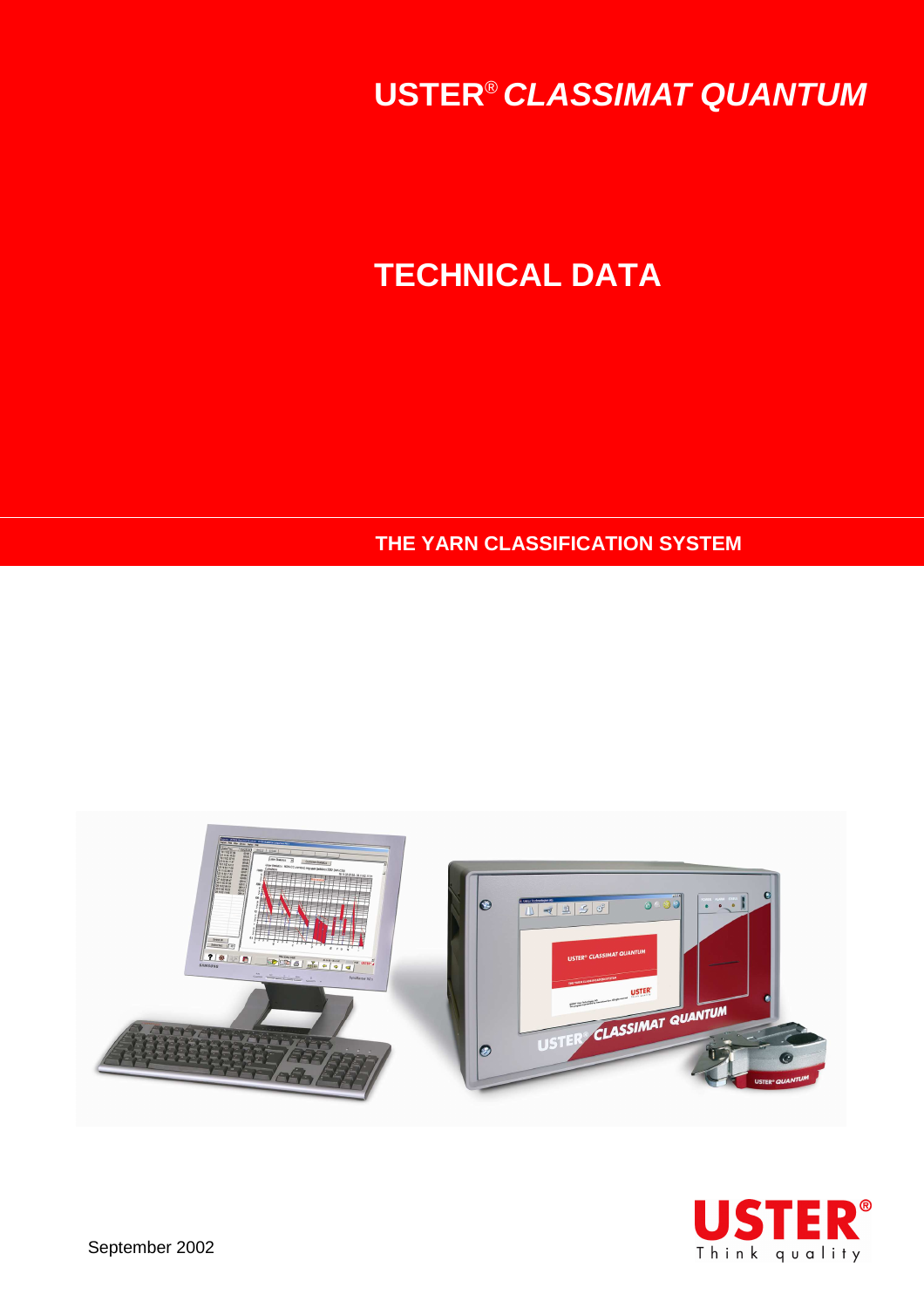| <b>Technical Design</b> | Architecture:                          | Intelligent Measuring Head<br>Standalone Classifying Unit                                                                                                                                                                                                                                                                                                                                              |  |  |  |  |  |
|-------------------------|----------------------------------------|--------------------------------------------------------------------------------------------------------------------------------------------------------------------------------------------------------------------------------------------------------------------------------------------------------------------------------------------------------------------------------------------------------|--|--|--|--|--|
|                         | Detectors:                             | Mass<br>Reflectance for Foreign Fiber                                                                                                                                                                                                                                                                                                                                                                  |  |  |  |  |  |
|                         | Configuration:                         | Capacitive<br>Capacitive and Foreign Fiber                                                                                                                                                                                                                                                                                                                                                             |  |  |  |  |  |
| <b>Functions</b>        | Thin and Thick Places:                 | Detection and analysis of seldom-occurring yarn faults.<br>Classification of yarn faults in 23 thick and 4 thin classes.<br>Definition of customized class.                                                                                                                                                                                                                                            |  |  |  |  |  |
|                         | Foreign Matter:                        | Classification of foreign matter in 27 classes.<br>Definition of customized class.<br>Determination of vegetable matter content.                                                                                                                                                                                                                                                                       |  |  |  |  |  |
|                         | Yarn Count/Weight:                     | Monitoring of yarn count<br>- C-channel for yarn count faults (detection of incorrect material).<br>- Data produced with respect to the incorrect material are rejected.<br>Definition of length and weight of wound yarn.                                                                                                                                                                             |  |  |  |  |  |
|                         | Evaluation:                            | Measured values per machine/winding position.<br>Cumulative/per class.<br>Absolute/per 100 km.<br>All/remaining yarn faults after QUANTUM clearing.<br>All/remaining foreign matters after QUANTUM clearing.                                                                                                                                                                                           |  |  |  |  |  |
|                         | CAY (Computer<br>Aided Yarn Clearing): | Scatter plot of yarn faults in USTER <sup>®</sup> CLASSIMAT matrix.<br>Scatter plot of foreign matter faults in USTER® FOREIGNCLASS matrix.<br>Determination of optimum clearing curve, based on scatter plot.<br>Online visualization of yarn faults (thick places).<br>Online simulation of defects in fabric or garment.<br>Cut prognosis indicates the number of cuts with particular settings.    |  |  |  |  |  |
|                         | <b>Application Range:</b>              | Textile laboratory: for quality control and quality assurance.<br>Production: on the first/last section of the winding machine.<br>For staple-spun yarns of natural and synthetic fibers.<br>Checking of uncleared yarn.<br>Determination of the optimum setting parameters for yarn clearing.<br>Checking of cleared yarn.<br>Inspection of purchased yarn.<br>Test protocols.<br>Yarn certification. |  |  |  |  |  |
|                         | Power Supply:                          | Supply Voltage 100/120 V; 200/240 V<br>Stabilizing Range ±25%<br>Power Consumption max. 300 VA                                                                                                                                                                                                                                                                                                         |  |  |  |  |  |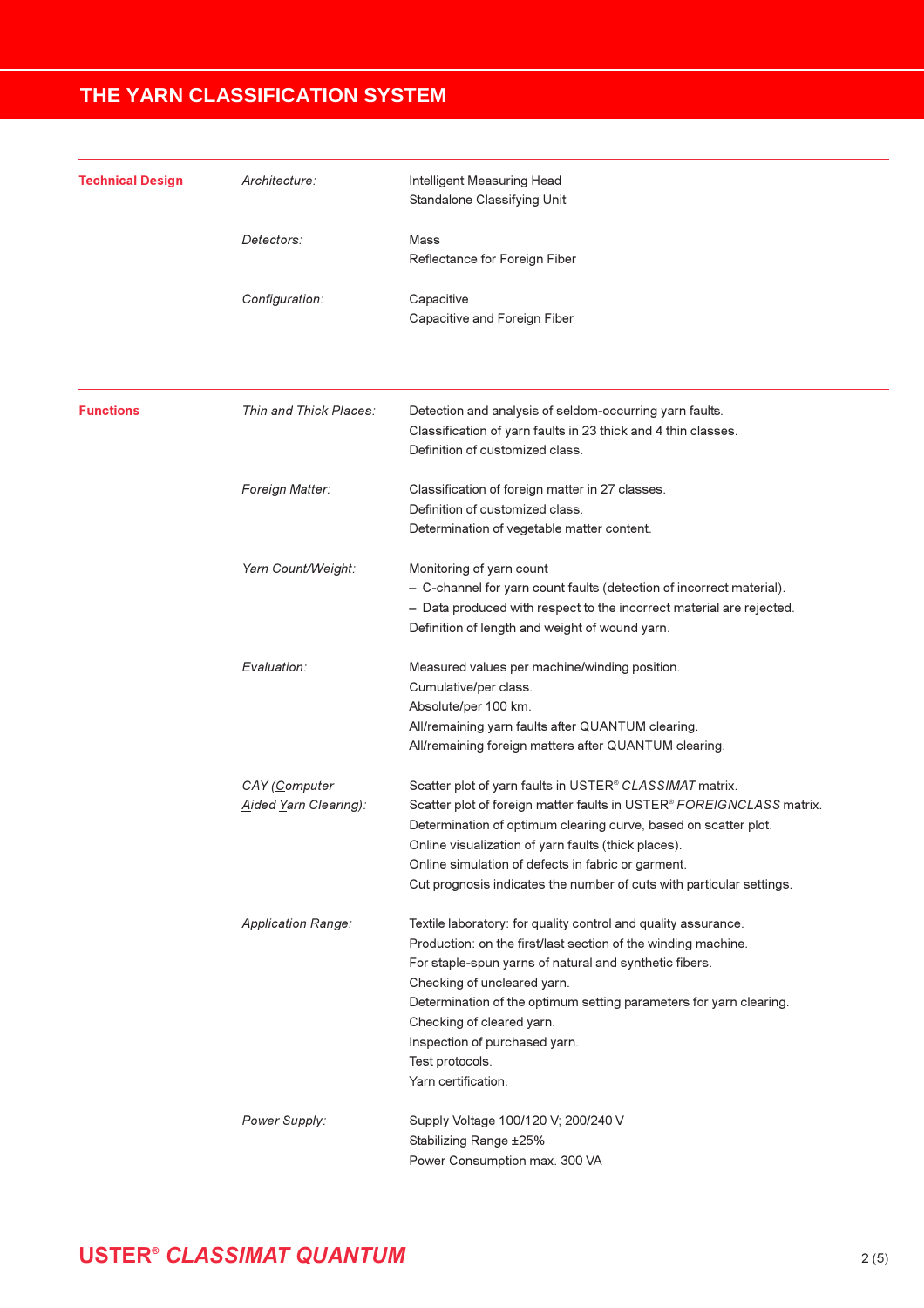| <b>Definition</b> | Classification | Fault size <b>A</b>                           |                |                   |                |                 |                              |                            |
|-------------------|----------------|-----------------------------------------------|----------------|-------------------|----------------|-----------------|------------------------------|----------------------------|
| of Class Limits   | Diagram        | $[\%]$                                        | A4             | <b>B4</b>         | C <sub>4</sub> | D <sub>4</sub>  |                              |                            |
|                   |                | $+400$                                        | A3             | <b>B3</b>         | C <sub>3</sub> | D <sub>3</sub>  |                              | E                          |
|                   |                | $+250 -$<br>C <sub>2</sub><br>A2<br><b>B2</b> |                |                   |                | D <sub>2</sub>  |                              |                            |
|                   |                | $+150$                                        | A1             | <b>B1</b>         | C <sub>1</sub> | D <sub>1</sub>  |                              |                            |
|                   |                | $+100$<br>$+70\,$                             | A <sub>0</sub> | B <sub>0</sub>    | C <sub>0</sub> | D <sub>0</sub>  | F                            | G                          |
|                   |                | $+45$<br>0                                    |                |                   |                |                 |                              |                            |
|                   |                | $-30$                                         |                |                   |                |                 | H1                           | $\mathsf{I}$               |
|                   |                | $-45$<br>$-75\,$                              |                |                   |                |                 | H <sub>2</sub>               | 12                         |
|                   |                |                                               |                |                   |                |                 |                              |                            |
|                   |                | 0.1                                           |                | $\mathbf{1}$      | $\overline{2}$ | $\overline{4}$  | 8                            | 32<br>Fault length<br>[cm] |
|                   |                | Length Classes                                |                |                   |                |                 | <b>Cross-section Classes</b> |                            |
|                   |                | A:                                            |                | shorter than 1 cm |                | 0:              | +70 to +100%                 |                            |
|                   |                | $B$ :                                         | 1 to 2 cm      |                   |                | 1:              | +100 to +150%                |                            |
|                   |                | C:                                            | $2$ to $4$ cm  |                   |                | 2:              | +150 to +250%                |                            |
|                   |                | $D$ :                                         | 4 to 8 cm      |                   |                | 3:              | +250 to +400%                |                            |
|                   |                | E:                                            |                | longer than 8 cm  |                | 4:              | over +400%                   |                            |
|                   |                | $F$ and $H$ :                                 | 8 to 32 cm     |                   |                | E:              | over +100%                   |                            |
|                   |                | G and I:                                      |                | longer than 32 cm |                | F and G:        | +45 to +100%                 |                            |
|                   |                |                                               |                |                   |                | $H1$ and $I1$ : | $-30$ to $-45%$              |                            |
|                   |                |                                               |                |                   |                | $H2$ and $I2$ : | $-45$ to $-75%$              |                            |

| <b>Definition of</b><br><b>Foreign Matter</b><br><b>Class Limits</b> | Classification<br>Diagram | Reflectance <b>A</b><br>Visibility<br>$[\%]$ | A4                |              | <b>B4</b>  | C <sub>4</sub> | D <sub>4</sub>        | E <sub>4</sub> |                                               |
|----------------------------------------------------------------------|---------------------------|----------------------------------------------|-------------------|--------------|------------|----------------|-----------------------|----------------|-----------------------------------------------|
|                                                                      |                           | 30<br>20                                     | A3                |              | <b>B3</b>  | C <sub>3</sub> | D <sub>3</sub>        | E <sub>3</sub> |                                               |
|                                                                      |                           |                                              | A <sub>2</sub>    | <b>B21</b>   | <b>B22</b> | C <sub>2</sub> | D <sub>2</sub>        | E <sub>2</sub> | F                                             |
|                                                                      |                           | 10                                           |                   | <b>B13</b>   | <b>B14</b> | C12            | D12                   | E12            |                                               |
|                                                                      |                           | $\overline{7}$<br>5                          |                   | <b>B11</b>   | <b>B12</b> | C11            | D11                   | E11            |                                               |
|                                                                      |                           |                                              | σ                 | $\mathbf{1}$ | 1.4        | $\overline{c}$ | 3                     | 5              | $\overline{7}$<br><b>Fault length</b><br>[cm] |
|                                                                      |                           |                                              | Length Classes    |              |            |                | Cross-section Classes |                |                                               |
|                                                                      |                           | А:                                           | shorter than 1 cm |              |            | 1:             | 5 to 10%              |                |                                               |
|                                                                      |                           | B:                                           | 1 to 2 cm         |              |            | 2:             | 10 to 20%             |                |                                               |
|                                                                      |                           | $C$ :                                        | 2 to 3 cm         |              |            | 3:             | 20 to 30%             |                |                                               |
|                                                                      |                           | D:                                           | 3 to 5 cm         |              |            | 4:             | over 30%              |                |                                               |
|                                                                      |                           | E:                                           | 5 to 7 cm         |              |            |                |                       |                |                                               |
|                                                                      |                           | F:                                           | longer than 7 cm  |              |            |                |                       |                |                                               |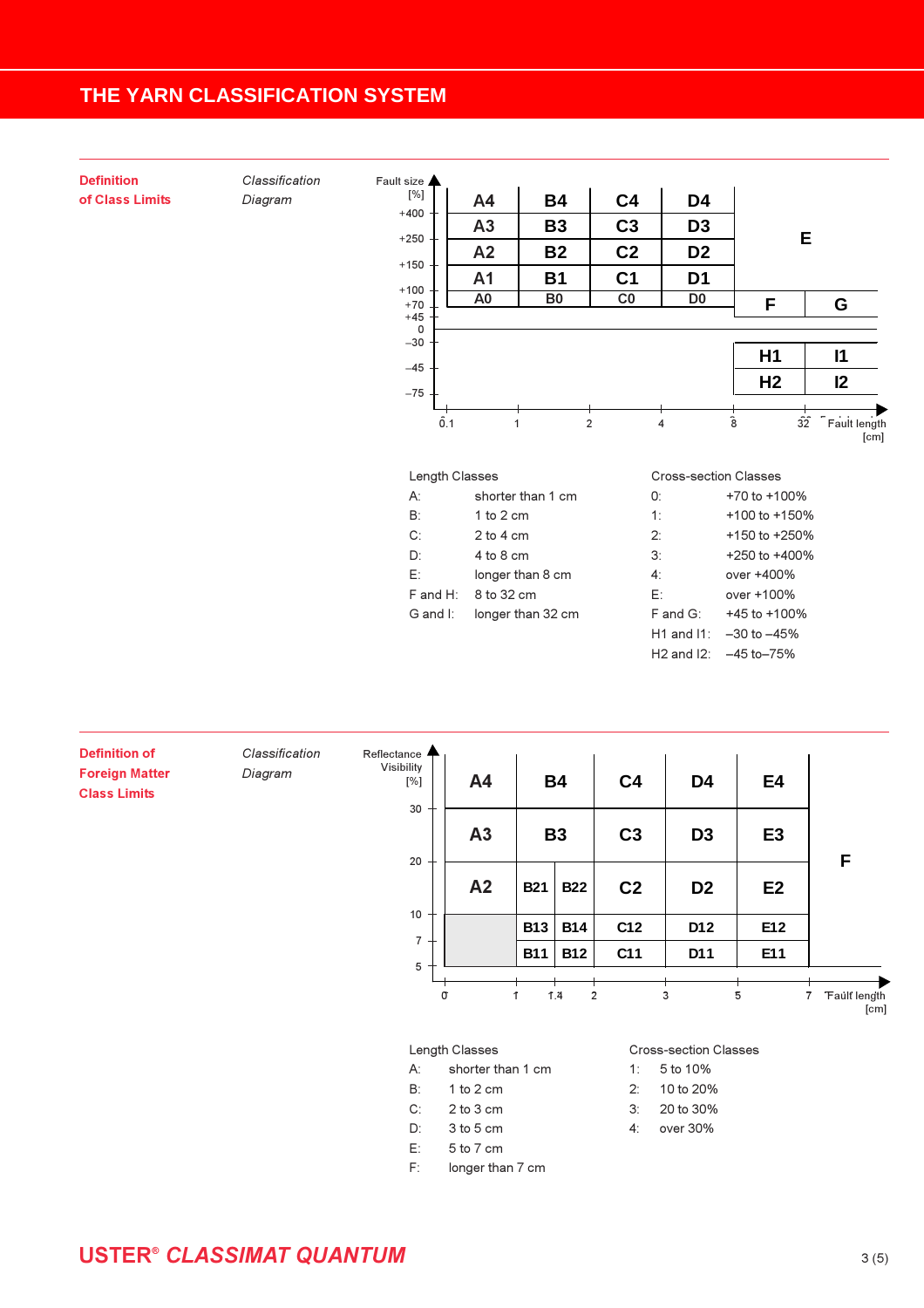| <b>Measuring Head</b> | Types of<br><b>Measuring Heads:</b> | Special measuring head designs for different automatic cone winding machines.<br>Two types of measuring heads for different yarn count ranges.                                                                |  |  |  |  |  |
|-----------------------|-------------------------------------|---------------------------------------------------------------------------------------------------------------------------------------------------------------------------------------------------------------|--|--|--|--|--|
|                       | Yarn Count Range:                   | $C15: Nm 10 - 280$<br>Nec $6 - 170$<br>$100 - 3.7$ tex<br>$C20: Nm \quad 5-125$<br>Nec $3 - 75$<br>$200 - 8$ tex                                                                                              |  |  |  |  |  |
|                       |                                     |                                                                                                                                                                                                               |  |  |  |  |  |
| <b>Alarms</b>         | Textile Alarms:                     | Yarn fault for individual winding positions.<br>Yarn count alarm for incorrect yarn counts in measuring slot.<br>Setting range:<br>- 1 to 9999 yarn faults<br>- 1 to 999 km reference lengths                 |  |  |  |  |  |
|                       | Bobbin Alarm:                       | Alarm if a bobbin exceeds the preset limit values. <sup>1</sup><br>Detection of «rogue» bobbins. 1                                                                                                            |  |  |  |  |  |
|                       | Technical Alarm:                    | Function alarm is actuated by the following disturbances:<br>- Failure of the classifying unit<br>- Voltage deviation<br>- Failure of the measuring head<br>- Deviation in the sensitivity of a fault channel |  |  |  |  |  |

<sup>1</sup> only possible if the corresponding signal is supplied by the winding machine.

| <b>Online</b><br><b>Application</b><br><b>Software</b> | $USTER^{\circ}$<br>STATISTICS 2001: | Material-dependent USTER® STATISTICS 2001 according USTER® CLASSIMAT<br><b>QUANTUM.</b><br>For comparisons of measured values, USTER <sup>®</sup> STATISTICS can be displayed on the<br>screen. |
|--------------------------------------------------------|-------------------------------------|-------------------------------------------------------------------------------------------------------------------------------------------------------------------------------------------------|
|                                                        | $USTER^{\circ}$<br>STATISTICS 1997: | Material-dependent USTER® STATISTICS 1997 according USTER® CLASSIMAT 3.<br>For comparisons of measured values, USTER <sup>®</sup> STATISTICS can be displayed on the<br>screen.                 |
|                                                        | Customer Statistics:                | Similar to USTER <sup>®</sup> STATISTICS but based on customer's data.<br>For comparisons of measured values, the Customer Statistics can be displayed on<br>the screen.                        |
|                                                        | USTER® YARN GRADES:                 | USTER <sup>®</sup> YARN GRADES Ring Spinning Capacitive.<br>USTER <sup>®</sup> YARN GRADES Rotor Spinning Capacitive.<br>Online visualisation of thick places.                                  |
|                                                        | Trend Analysis:                     | Line diagram for representation of all classifications carried out.<br>Assessment of quality over an extended period on the basis of individually arranged<br>class totals.                     |